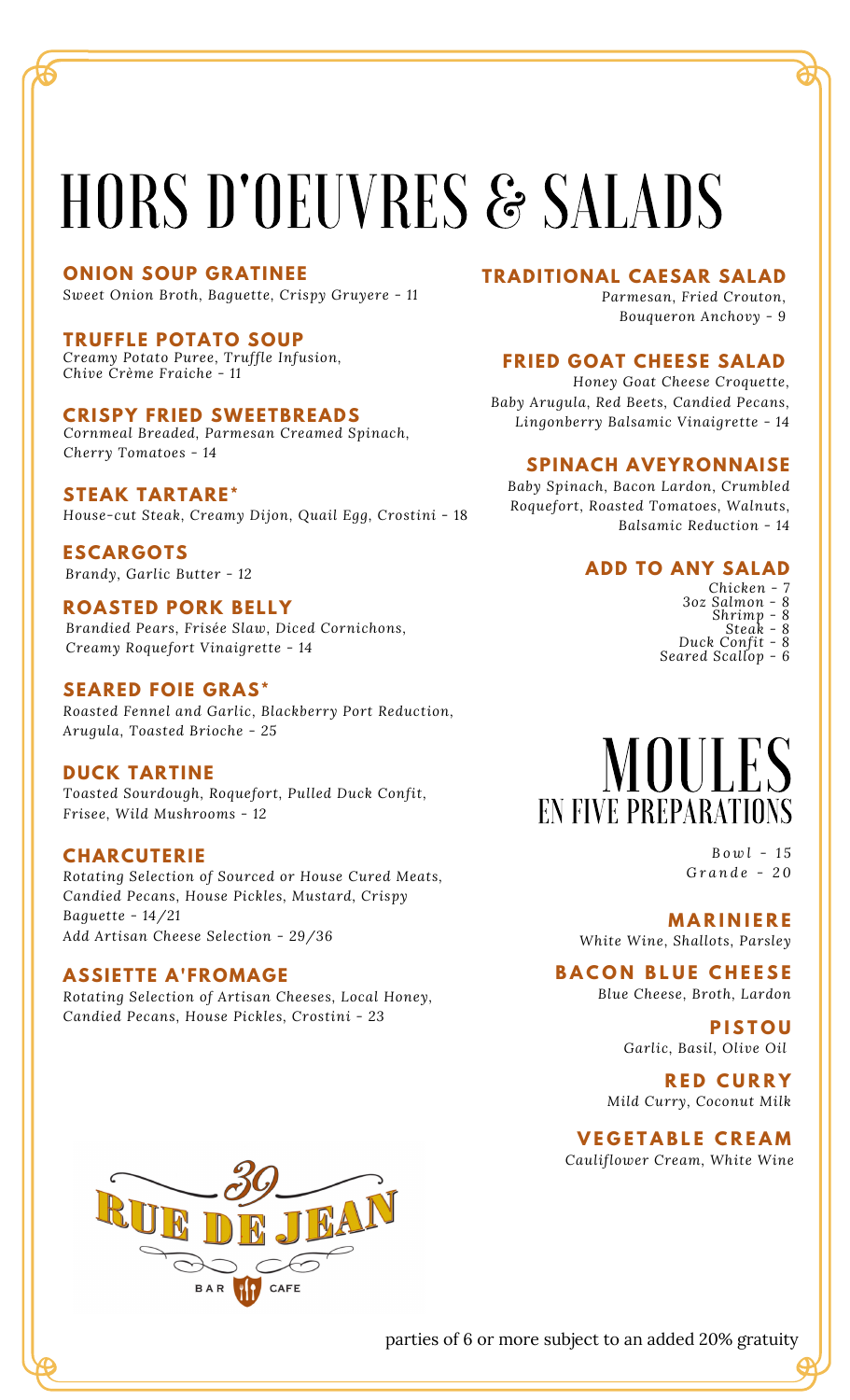# LES ENTREES

### **B R A I S E D S H O R T R I B**

*Pommes Puree, Haricot Vert, Sauce Espagnole - 31*

### **C O Q A U V I N**

*Red Wine Braised Chicken, Braising Reduction, Pearl Onions, Bacon Lardons, Mushrooms - 28*

#### **G R I L L E D S K I N - O N S A L M O N \***

*Saffron Jasmine Rice, Grilled Asparagus, Cucumber & Caper Relish - 29*

#### **S H R I M P P R O V E N Ç A L**

*Sautéed Shrimp, House Pasta, Pernod Garlic* Butter Sauce, Red Pepper Chili Flakes - 26 **BLANQUETTE DE VEAL** 

### **S E A R E D S C A L L O P S \***

*Creamy Parmesan Polenta, Roasted Fennel, Tomatoes, Shiitake Mushrooms, Bacon Lardons, Truffle Brown Butter Cream - 38*

### $F$ **RENCH DIP SANDWICH**

*Slow Roasted & Shaved Beef, Melted Gruyere, Sweet Onion Jus, Pommes Frites - 20*

#### **ROASTED TROUT AMANDINE**

*Sunburst Farms Trout, Seared and Served Whole, Pommes Purée, Haricot Verts, Almond Brown Butter - 31*

# **L E S A C C O M P A N I M E N T S**

*Truffle Pommes Frites - 9 Pommes Frites - 8 Pommes Puree - 8 Crispy Brussels Sprouts - 8 Haricot Verts - 8 Bearnaise or Aioli - 2 Asparagus Bernaise - 10 Garlic Butter Broccolini - 8*

# **S T E A K & F R I T E S - M K T** CERTIFIED ANGUS BEEF

# **C H O I C E O F 8 O Z F I L E T \* 1 2 O Z N Y S T R I P \***

#### *Accompaniments*

*+ Au Poivre Style 3 + Roquefort Cheese 3 + Truffle Butter 4 + Maitre D' hotel Butter 4 + Seared Grade A Foie Gras 18 + Sautéed Mushrooms & Onions 5 + Seared Scallop 6 (each)*

#### **B R A S S E R I E B U R G E R \***

*Served With Pommes Frites - 16 With Roquefort, Guyere or Cheddar - 18 Add Sauteed Mushrooms, Carmelized Onions or Bacon Lardons - 2*

**General Manager** Shannon Doherty **Executive Chef** Marcus Shell

#### **C H I C K E N F R A N C A I S E**

*Lemon Basil Gnocchi, Roasted Tomatoes, Pearl Onions, Caper Beurre Blanc - 28*

# **G R I L L E D B O N E - I N P O R K C H O P \***

*Fingerling Potatoes, Roasted Brussels Sprouts, Sauce Robert, Brandy Pears - 34*

# **PAN-SEARED DUCK BREAST\***

*Red Curry Jasmine Rice, Garlic Buttered Broccolini, Blackberry Port Reduction* - 32

*Cream Braised Veal Shank, Fingerling Potatoes, Mushrooms, Pearl Onions, and Sweet Peas - 38*

#### **B R A I S E D R A B B I T**

*Creamy Parmesan Polenta, Crispy Brussels Sprouts, Mustard Jus - 48*

#### **M E D I T E R R A N E A N R A V I O L I**

*Pearl Onions, Capers, Spinach, Sun Dried Tomato Cream - 21*



# *10 oz Houseground Burger*

\*These items are cooked to order. Consuming raw or under cooked meats may increase your risk of food born illness, especially ifyou have certain medical conditions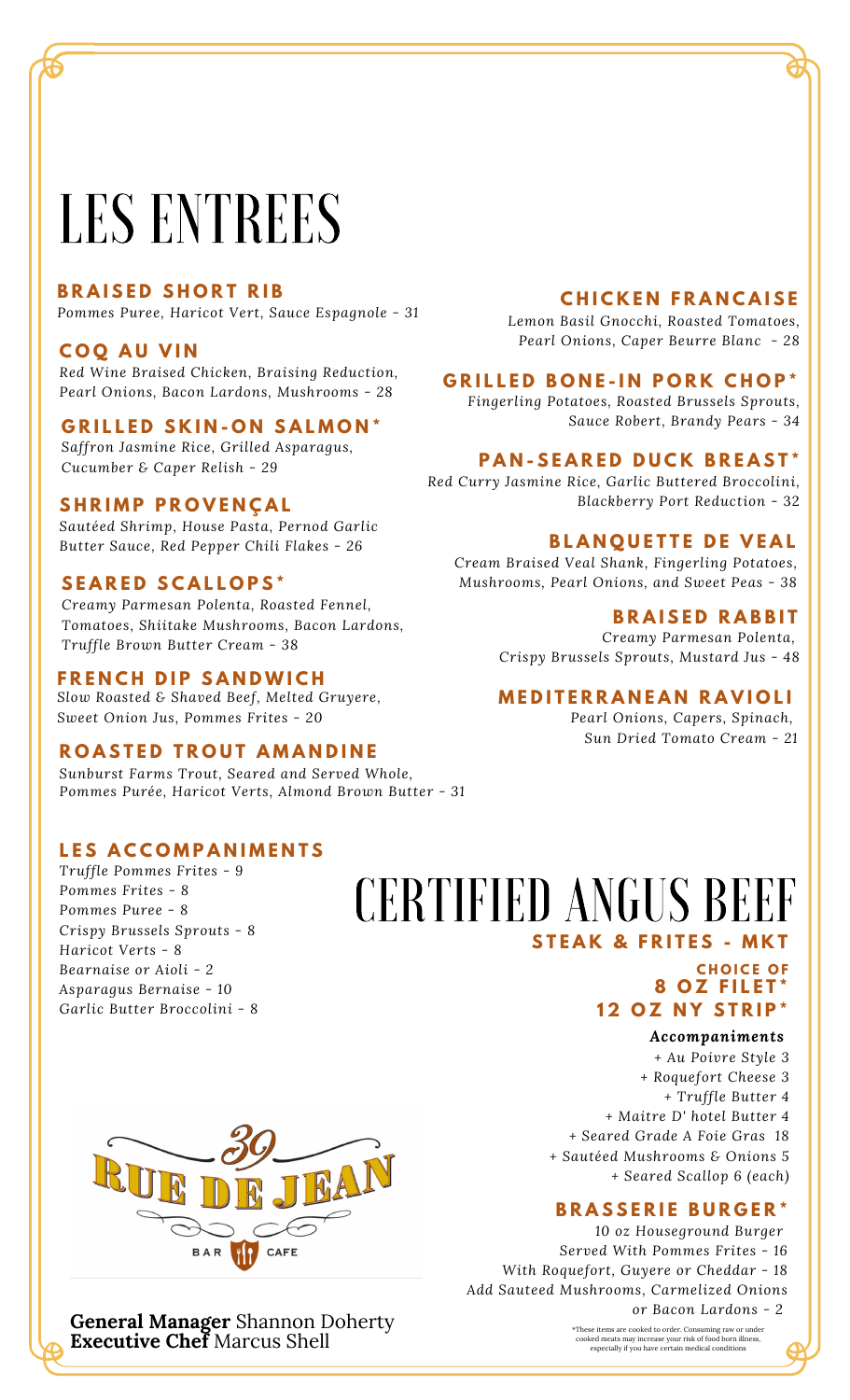# COCKTAILS

#### **F R E N C H 7 5**

*Bombay Saphire Gin, Lemon Juice, Simple Syrup, Brut Sparkling Wine - 11*

#### **N O T B E E T ' N A R O U N D**

*Beet Infused Vodka, Organic Apple Juice, "Rooftop Bees & Honey" -Honey Syrup - 14*

#### **W E E K E N D L O V E R**

*Rittenhouse Rye, Fresh Lemon Juice, Fresh Lime Juice, House Made Brandied Cherry Liquor, "Rooftop Bees & Honey" Honey Syrup - 14*

#### **A R T I S I N A L S M A S H**

*Makers Mark Bourbon, Lemon Juice, Local Fruit Puree, Mint, Simple Syrup - 13*

#### **PARISIAN MANHATTAN**

*Remy Martin VSOP, House Made Brandied Cherry Liquor, Angostura Bitters - 16*

#### $C$  **OLD BREW MARTINI**

*Vanilla Vodka, Kahlua, Cold Brew - 15*

#### $CHANDON GARDEN SPRITZ$

*Ready to Drink Spritz by Moet Chandon* B*itter, Sweet Blend of Orange Peels & Rarefied Botanicals - 14*

# BIERE BIERE

#### **L O C A L / R E G I O N A L - 8**

**Palmetto "Tall Skinny House" Pilsner 4.8% ABV Edmunds Oast- Seasonal Sour 16oz Cans Estuary Mexican Style Lager 5% ABV Sycamore "Juiciness IPA" (16oz Can) 6.8% ABV Edmunds Oast- Seasonal Sour 16oz Cans Hi Wire "Double Hi Pitch" Double IPA (16oz Can) 9% ABV Sycamore "Juiciness IPA" (16oz Can) 6.8% ABV New Belgium "Trippel" 8.5% ABV** Munkle Brugge City Brune Brown Ale 6.2% ABV **L O C A L / R E G I O N A L Palmetto "Tall Skinny House" Pilsner 4.8% ABV Estuary Mexican Style Lager 5% ABV**

#### **New Belgium "Trippel" 8.5% ABV I M P O R T E D - 7**

**Munkle Brugge City Brune Brown Ale 6.2% ABV Heineken 5% ABV Stella Cidre 4.5% ABV**

# **D O M E S T I C** - 5

7 **Bud Light 5% ABV Heineken 5% ABV Budweiser 5% ABV Stella Cidre 4.5% Michelob Ultra 4.2% ABV**

**D O M E S T I C "Wolffer No 139" Dry Rose Cider 6% ABV C I D E R - 8**

# **Bud Light 5% ABV Budweiser 5% ABV**  $NON-ALCOHOLIC$

**H E I N E K E N Z E R O**

*6*

#### **" H A N D O N H E A R T " R O S E** *1 2 / 4 8*

**S P I R I T L E S S 7 5 O L D F A S H I O N E D**

*Spiritless Kentucky 75, Simple Syrup, Bitters, Orange Peel - 10*

#### **S P I R I T L E S S 7 5 K E N T U C K Y M U L E**

*Spiritless Kentucky 75, Fresh Lime Juice, Ginger beer, Mint - 10*

### **B U B B L E S**

| Prosecco, Ponte, Extra Dry, Italy, n/v        | 10/40 |
|-----------------------------------------------|-------|
| Blanc de Blanc, "JP Chenet" (FR) n/v          | 10/40 |
| Sparkling Rose, Bouvet, Loire Valley (FR) n/v | 11/44 |
| Champagne, Veuve Clicquot, Reims (FR) n/v     | 22/88 |
| Champagne, Palmer & Co, Reims (FR) n/v        | 20/80 |

#### **W H I T E S**

| Pinot Grigio, Cavazza Estate, Veneto Region (IT) n/v             | 8/36  |
|------------------------------------------------------------------|-------|
| Picpoul De Pinet, Hugues Beaulieu, Languedoc (FR) n/v            | 10/40 |
| Sauvignon Blanc, "Massey Dacta", Marlborough (NZ) n/v            | 11/44 |
| Bordeaux Blanc, Chateau Les Sept Chenes, Bordeaux (FR) n/v       | 11/44 |
| Sancerre, Petite Ourse (FR) n/v                                  | 19/76 |
| Chenin Blanc, Simon Cig Stellenbosh, South Africa n/v            | 9/36  |
| Chardonnay, Doudet Naudin, Burgunday (FR) n/v                    | 11/44 |
| Chardonnay, Pedroncelli, Sononma County (CA)                     | 11/44 |
| Rose, "Claire de Rose", Les Jamelles Pays D'Oc (FR) n/v          | 10/40 |
| <b>REDS</b>                                                      |       |
| Pinot Noir, Doudet Naudin, Bourgogne (FR) n/v                    | 12/48 |
| Pinot Noir, Lucas & Lewellen, Santa Barbara, CA                  | 14/56 |
| Cotes du Rhone, "Les Abeilles" Jean- Luc Colombo, Rhone (FR) n/v | 12/48 |
| Merlot, Ironstone, Lodi (CA) n/v                                 | 10/40 |
| Zinfandel, Opolo, Paso Robles (CA) n/v                           | 15/60 |
| Rioja, Bodegas Muriel Reserva, Rioja Spain                       | 14/56 |
| Malbec, Mogollon, Mendoza (AR) n/v                               | 12/48 |
| Bordeaux, Chateau Roc Meynard, Bordeaux (FR) n/v                 | 12/48 |
| Cabernet Sauvignon, Geysar Peak, "Walking Tree" (CA)             | 13/52 |

**H O U S E W I N E S** Red & White

Glass 7/Bottle 28

**Bar Program led by Michael Moore**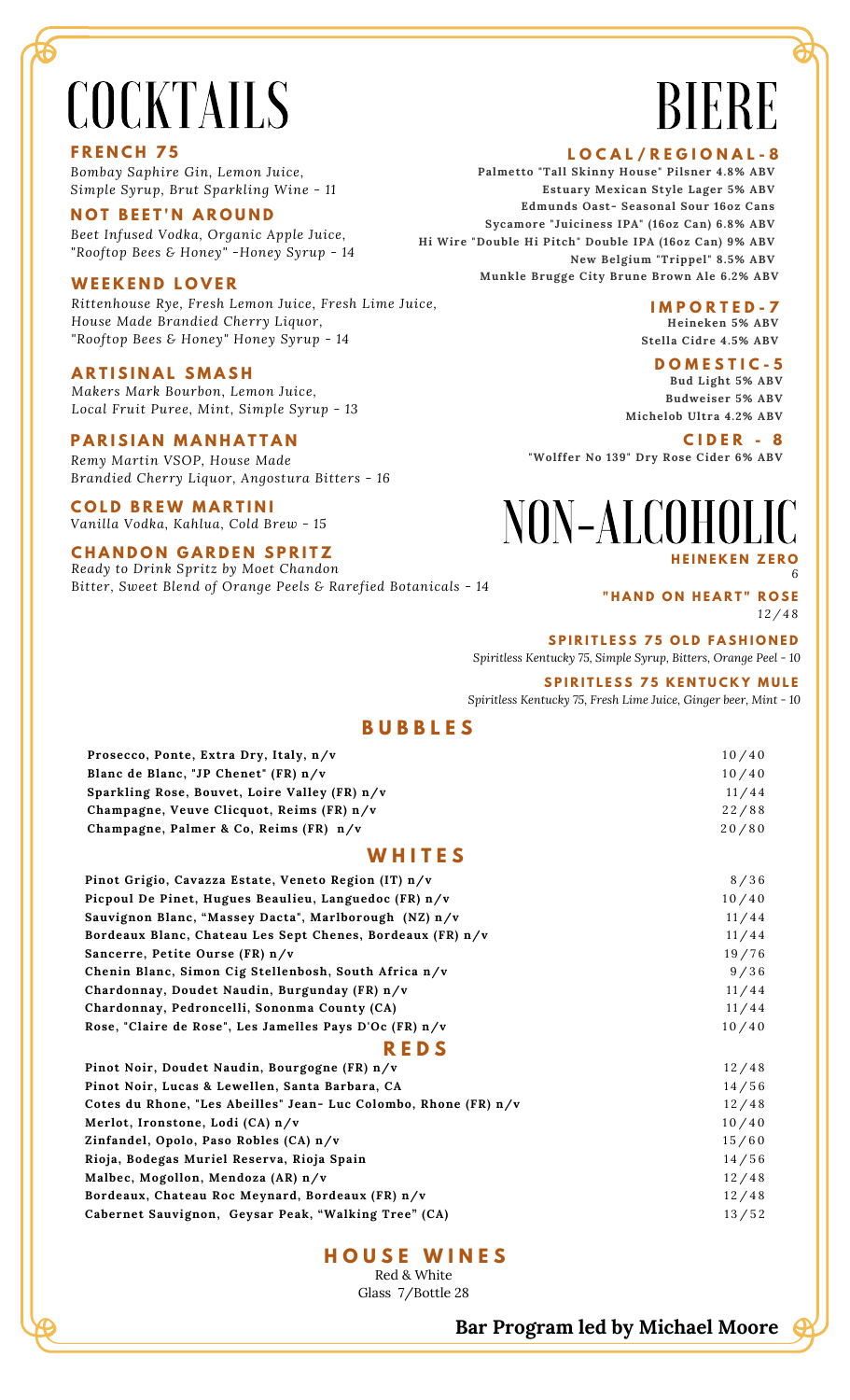# SPIRITS

# **B O U R B O N**

| Basil Hayden's             | 15 |
|----------------------------|----|
| Blanton's                  | 18 |
| <b>Bakers</b>              | 13 |
| Elijah Craig               | 13 |
| Four Roses - Single Barrel | 15 |
| Knob Creek                 | 12 |
| Maker's Mark               | 10 |
| Woodford                   | 12 |
| Redemption "High Rye"      | 10 |
| Woodinville Port Cask      | 15 |

# **W H I S K E Y**

| Crown Royal  | 10 |
|--------------|----|
| Jack Daniels | 9  |
| Jameson      | 10 |
| TX Blend     | 11 |

# **R Y E**

| High West Double Rye   |
|------------------------|
| James E. Pepper        |
| <b>Templeton Rye</b>   |
| <b>Rittenhouse Rye</b> |
| Whistle Pig 10yr       |

# **V O D K A**

| Absolut                  |
|--------------------------|
| Belvedere                |
| <b>Firefly Sweet Tea</b> |
| <b>Grey Goose</b>        |
| Grey Goose Citron        |
| Grey Goose Orange        |
| Ketel One                |
| Stolichnaya              |
| Stolichnaya Blueberry    |
| Pearl Vanilla            |
| Svedka Raspberry         |
| Titos                    |
| Van Gogh Espresso        |
|                          |

# **T E Q U I L A**

| Don Julio Anejo  |
|------------------|
| Espolon Blanco   |
| Patron Silver    |
| Espolon Reposado |
| Herradura Ultra  |
|                  |

### **G I N**

| <b>Beefeater</b>       | 10 |
|------------------------|----|
| <b>Bombay Sapphire</b> | 10 |
| Hat Trick              | 11 |
| Hendricks              | 11 |
| Nipitatty              | 11 |
| Tanqueray              | 10 |

# **R U M**

1 0 1

281111111010101010109

| x  |
|----|
| 9  |
| 9  |
| 16 |
| g  |
| ч  |
|    |

# **C O G N A C**

| <b>Boulard Calvados</b> | 18 |
|-------------------------|----|
| Cles Des Ducs V.S.O.P   | 18 |
| Hennessy V.S.           | 14 |
| Remy Martin V.S.O.P     | 16 |

# **S I N G L E M A L T**

| Auchentoshan 21 Yr  | 50  |
|---------------------|-----|
| Dalwhinnie 15 Yr    | 27  |
| Glenkinchie 12 Yr   | 14  |
| Glenlivet 12 Yr     | 15  |
| Glenlivet 21 Yr     | 117 |
| Johnny Walker Black | 12  |
| Lagavulin 16 Yr     | 48  |
| Talisker 10 Yr      | 27  |
|                     |     |

# **C O R D I A L S**

| Absinthe             | 12             |
|----------------------|----------------|
| Amaretto Di Saronno  | 10             |
| Aperol               | 9              |
| Bailey's             | 9              |
| Campari              | 14             |
| Chartreuse           | 10             |
| Cointreau            | 12             |
| Drambuie             | 15             |
| Dubonnet             | 9              |
| Fernet               | 12             |
| Frangelico           | 10             |
| Godiva               | 12             |
| <b>Grand Marnier</b> | 12             |
| Jagermeister         | 10             |
| Kahlua               | 9              |
| Lillet               | 1 <sub>0</sub> |
| Peach Schnapp's      | 6              |
| Pernod               | 15             |
| <b>Prado Pastis</b>  | 10             |
| Sambuca              | 10             |
| St. Germaine         | 11             |
| Tuaca                | 9              |
|                      |                |

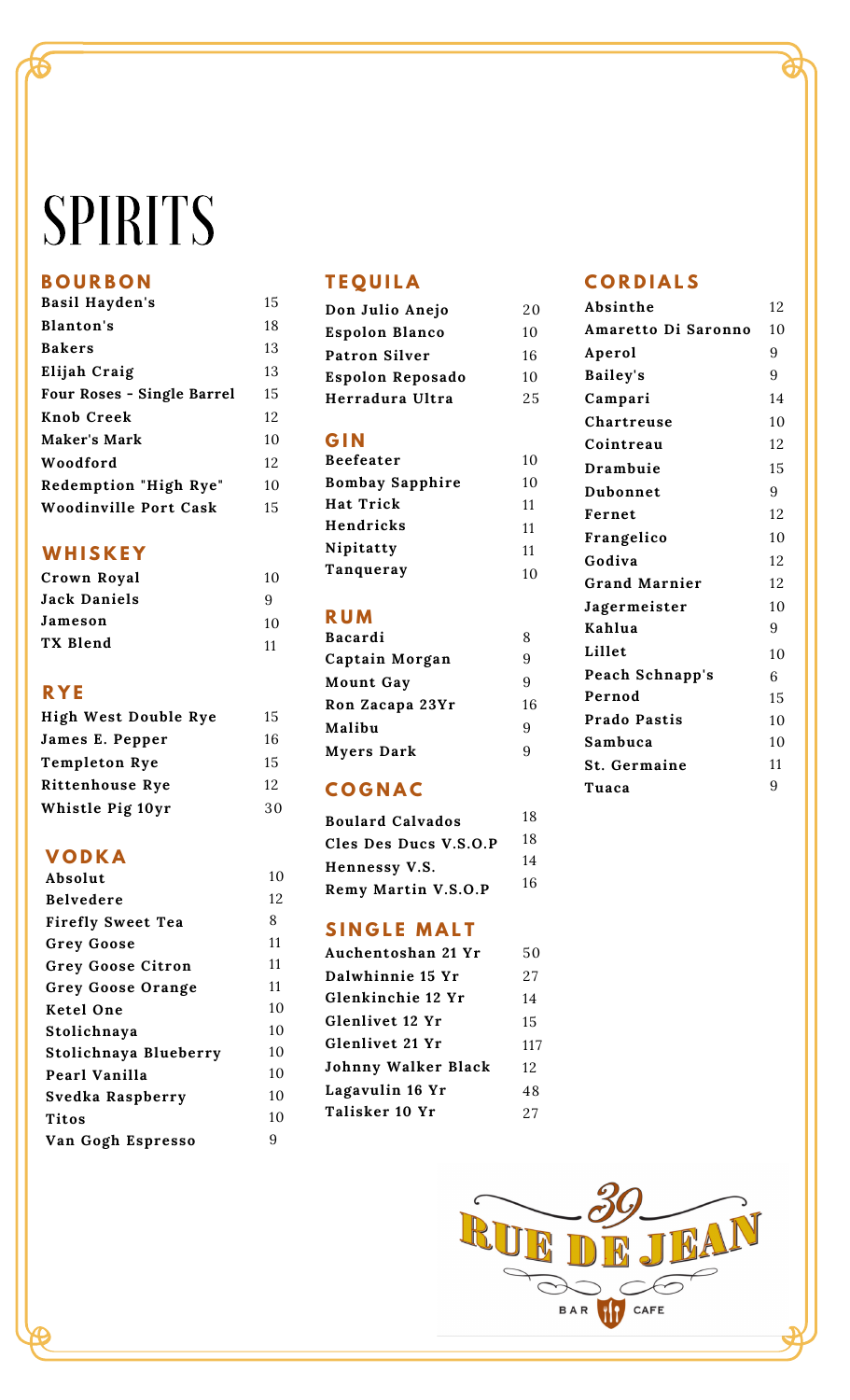# WINE

| <b>CHAMPAGNE &amp; SPARKLING WINE</b>                                                                         |     |
|---------------------------------------------------------------------------------------------------------------|-----|
| n/v Champagne, Veuve Clicquot, Brut, Reims France                                                             | 88  |
| Champagne, Demi-Sec Veuve Clicquot, Reims France<br>n/v                                                       | 140 |
| Champagne Brut Rosé, Veuve Clicquot, Reims France<br>n/v                                                      | 150 |
| Champagne, Palmer & Co, "Rose Solera" Reims France<br>n/v                                                     | 140 |
| Champagne Palmer & Co, Reims France<br>n/v                                                                    | 80  |
| Champagne Rosé, Piper-Heidsieck, Brut Sauvage, Reims France<br>n/v                                            | 150 |
| Champagne, Herbert Beaufort "Carte d'Or," Grand Cru Brut, Champagne France<br>n/v                             | 130 |
| Champagne, Perrier-Jouët, "Grand Brut," Épernay France<br>n/v                                                 | 110 |
| Champagne, Blanc de Blancs Brut, "Bernard Lonclas" Champagne France<br>n/v                                    | 75  |
|                                                                                                               | 65  |
| n/v Champagne, Collet, Ay, France                                                                             |     |
| 2008 Champagne, Dom Perignon, Epernay France                                                                  | 350 |
| n/v Brut, Charles Bove, Loire Valley France                                                                   | 65  |
| 2018 Cremant d'Alsace Extra Brut, Albert Mann Alsace France                                                   | 77  |
| 2018 Blanc de Blancs, Raventós i Blanc "l'Hereu," Brut Reserva, Penedès Spain                                 | 45  |
| n/v Brut Rosé, Schramsberg Vineyards, Mirabelle California                                                    | 70  |
| n/v Prosecco, Torresella, Veneto Italy                                                                        | 40  |
| <b>SAUVIGNON BLANC</b>                                                                                        |     |
|                                                                                                               |     |
| 2019 Sauvignon Blanc, Southern Right. Walker Bay, South Africa                                                | 40  |
| 2020 Sauvignon Blanc, Le Deux Moulins, Loire Valley, France                                                   | 37  |
| 2020 Sauvignon Blanc, The Champion, Marlborough, New Zealand                                                  | 35  |
| 2020 Sauvignon Blanc, "Babich" Black Label, Marlborough New Zealand                                           | 40  |
| 2019 Sauvignon Blanc, Cliff Lede, Napa Valley, Ca                                                             | 70  |
| <b>CHARDONNAY</b>                                                                                             |     |
| 2020 Bourgogne Blanc, Olivier Leflaive "Les Sétilles", Bourgogne Burgundy France                              | 82  |
| 2019 Pouilly-Fuissé, Maison Louis Latour, Mâconnais France                                                    | 65  |
| 2019 Chardonnay, Albert Bichot, Macon Villages, Burgundy France                                               | 46  |
|                                                                                                               |     |
| 2020 Chardonnay, Joseph Drouhin, Saint- Veran, Burgundy France                                                | 48  |
| 2018 Chardonnay, Left Coast, "Truffle Hill", Willamette Valley, OR                                            | 52  |
| 2016 Chardonnay, Sonoma-Cutrer "Les Pierres," Sonoma County CA                                                | 98  |
| 2020 Chardonnay, Jax Vineyards, Napa Valley CA                                                                | 55  |
| 2018 Chardonnay, Cuvaison, Carneros, Napa Valley CA                                                           | 66  |
| 2018 Chardonnay, Grgich Hills Estate, Napa Valley CA                                                          | 105 |
| 2019 Chardonnay, Cakebread, Napa Valley CA                                                                    | 98  |
| <b>FRANCE (WHITE)</b>                                                                                         |     |
|                                                                                                               |     |
| 2020 Chablis, Albert Bichot, Domaine Long-Depaquit, Chablis France                                            | 60  |
| 2019 Chablis, Domaine Adrien Besson, Burgundy France                                                          | 65  |
| 2019 Cotes du Rhone Blanc, Vidal Fleury, Rhone Valley, France                                                 | 45  |
| 2019 Pouilly- Fume Les Pentes Domaine Serge Dageneau et Filles, Loire Valley, France                          | 75  |
| 2016 Gewurztraminer, "Trimbach", Alsace France                                                                | 70  |
| 2016 Pinot Gris, "Trimbach Réserve," Alsace France                                                            | 67  |
| 2018 Pinot Blanc, Pierre Sparr, Selection de Sol Calcaire, Alsace France                                      | 35  |
| 2020 Chignin, Château Charles Gonnet, Savoie France                                                           | 38  |
| 2018 Riesling, Pierre Sparr, Alscae Grande Reserve, Alsace, France                                            | 38  |
| 2018 Vouvray, La Craie, Loire Valley, France                                                                  | 47  |
| 2020 Chenin Blanc Blend, J Mourat "Val de Loire Blanc", Loire Valley France                                   | 42  |
| 2020 Muscadet Sevre & Maine Classic, Domaine de L'ecu, Loire Valley, France                                   | 47  |
| 2019 Clairette, Vermintino Blend, Chateau de Roquefort, "Le Petit Sale" Provence France                       | 54  |
| 2018 Bordeaux Blanc, Chateau des Graves, Bordeaux France                                                      | 70  |
| 2020 Sancerre, Clement et Florian Berthier, Loire Valley France                                               | 75  |
|                                                                                                               |     |
| <b>ALTERNATIVE WHITES</b>                                                                                     |     |
| 2019 Albariño, Pazo Cilleiro, Rias Baixas Spain                                                               | 40  |
| 2020 Gruner Veltliner, Volker Wines, Burgenland Austria                                                       | 48  |
| 2019 Gruner Veltiner, Court Karolyi, Hungary                                                                  | 40  |
| 2020 Patelin de Tablas Blanc, Tablas Creek Vineyard, Paso Robles CA                                           | 50  |
| 2019 Vermentino, Baron VonVerm, Forlorn Hope, Ca                                                              | 80  |
| 2019 Pinot Grigio, Maso Canali, Trentino Italy                                                                | 35  |
| 2017 Pinot Blanc, Wechsler Trocken Weisser Burgunder Germany                                                  | 60  |
| 2020 Riesling, Chateau Ste. Michelle & Dr. Loosen "Eroica," Columbia Valley WA                                | 45  |
| 2020 Riesling, Heinz Eifel "Shine," Rheinland-Pfalz Germany                                                   | 27  |
|                                                                                                               |     |
| <b>ROSÉS</b>                                                                                                  |     |
| 2020 Grenache Blend, "AIX," Coteaux D'Aix, En Provence France                                                 | 48  |
| 2018 Grenache, Syrah, Domaine de la Sangliere, "Juliette", Provence, France                                   | 32  |
| 2020 Grenache, Domaine la Colombette, "Notorious Pink", Vin de France, France                                 | 48  |
| 2020 Cinsault, Grenache, Syrah, Domaine Sainte Marie, "Vie Vite", Provence France                             | 47  |
| 2021 Grenache, Cinsault, Syrah, Vermentino, Wolffer Estate, "Summer in a Bottle Provence", Provence France 60 |     |